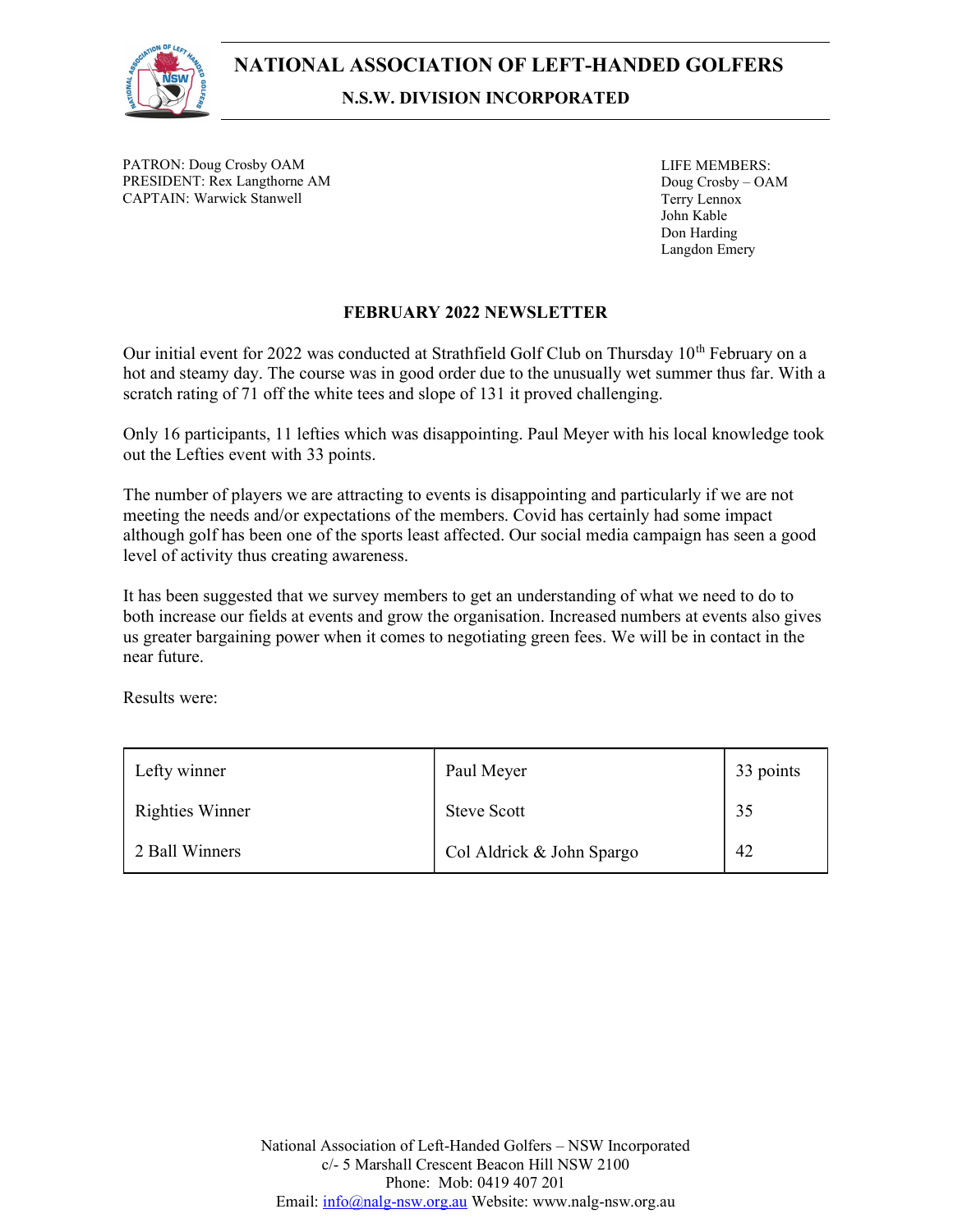## The Tony Barr (Bowl & Vase) point score competition.

The leading point scorers are:

| John Spargo             | 8              |
|-------------------------|----------------|
| Paul Meyer              | 7              |
| Dennis Allen            | 6              |
| <b>Bruce Richardson</b> | 5              |
| Warwick Stanwell        | 4              |
| Col Aldrick             | 3              |
| Terry Williams          | $\overline{2}$ |
| <b>Robert Peattie</b>   | $\overline{2}$ |
| Rex Langthorne          | 2              |
| Sven Langer             | $\overline{2}$ |
| Marshall White          | 2              |

## Next Event

The next event is the annual ACT v NSW weekend which has been contested for 25 years. Usually, a course mid-way between the respective locations is chosen. However, on this occasion NSW has elected to travel to the ACT with the event to be held at the Gold Creek Golf Club on the week-end  $12^{\text{th}}$  &  $13^{\text{th}}$  March.

Details are, Saturday 12<sup>th</sup> individual stableford with the lefty winner receiving the Green Jacket and the righty winner the Shawl.

Cost. Green Fee \$45 (includes competition component) half cart hire \$20 with tee times from 11.56am. There are plenty of carts available so not need to book.

Sunday 13<sup>th</sup> individual stableford including NSW v ACT teams' event for the Ossie Ratford Shield. Prices the same as Saturday with tee times from 8.52am which should provide adequate travel time for NSW players to return home.

Accommodation: A block of rooms have been set aside at the Yowani Country Club Motel Northbourne Avenue, Lyneham ACT. Cost per night on a twin share basis will be approx. \$70 per person. If you wish to book, please call the motel direct on 6241 3377 and advise you are involved with the Lefthanded Golfers Association.

Please note: It is a long weekend in the ACT this weekend, we will need to release any rooms not taken up in reasonable time would you please make your booking no later than one week prior to the event i.e., March 4<sup>th</sup>.